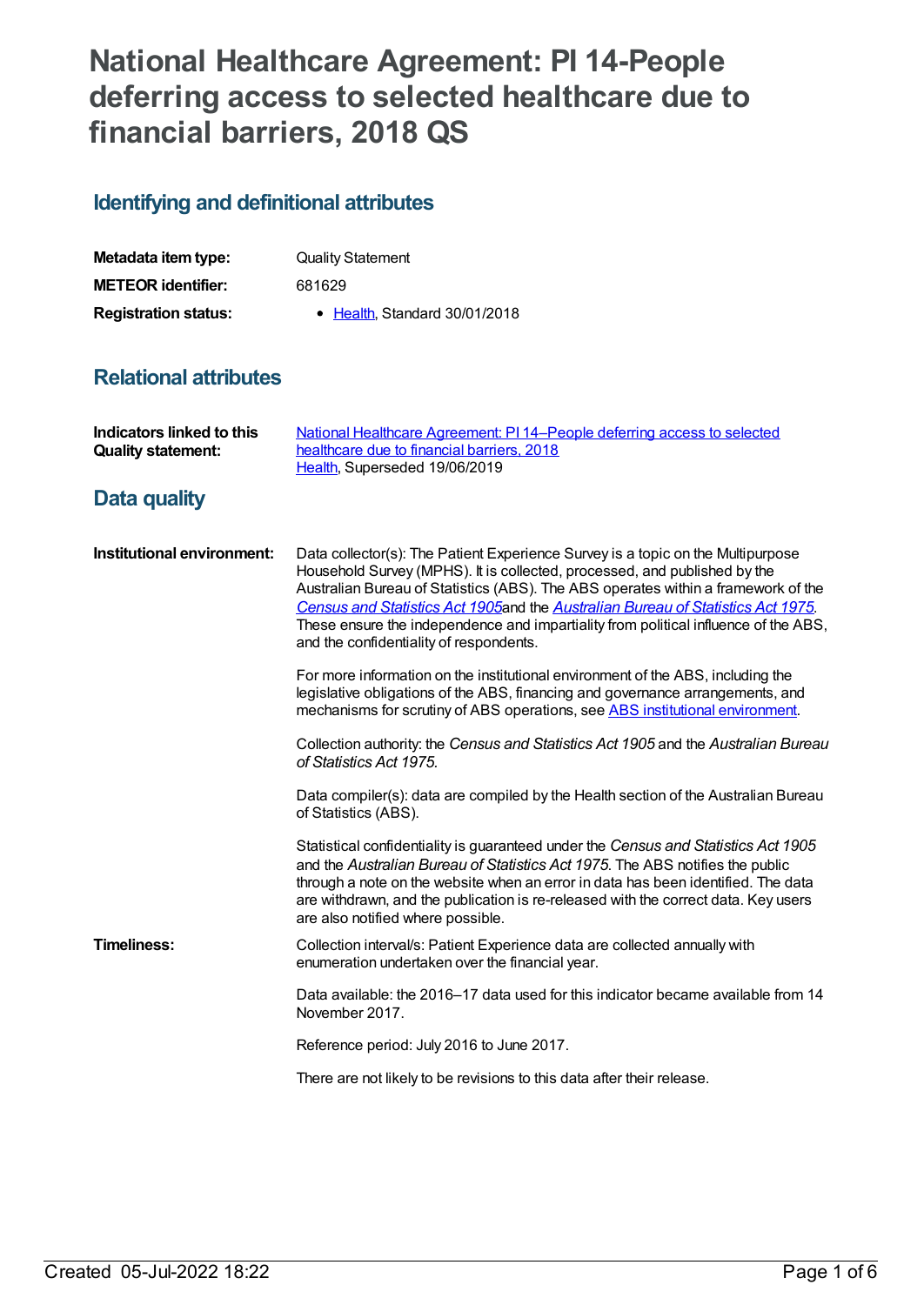| <b>Accessibility:</b> | Data are publicly available. Tables showing patients experience with health<br>professionals are available in:                                                                                                                                                                                                                                                                                                                                                                                                                                                                                                                                                                             |
|-----------------------|--------------------------------------------------------------------------------------------------------------------------------------------------------------------------------------------------------------------------------------------------------------------------------------------------------------------------------------------------------------------------------------------------------------------------------------------------------------------------------------------------------------------------------------------------------------------------------------------------------------------------------------------------------------------------------------------|
|                       | Health services: patient experiences in Australia, 2009 (ABS 2010)                                                                                                                                                                                                                                                                                                                                                                                                                                                                                                                                                                                                                         |
|                       | Patient experiences in Australia: summary of findings, 2010-11 (ABS 2011)                                                                                                                                                                                                                                                                                                                                                                                                                                                                                                                                                                                                                  |
|                       | Patient experiences in Australia: summary of findings, 2011-12 (ABS 2012)                                                                                                                                                                                                                                                                                                                                                                                                                                                                                                                                                                                                                  |
|                       | Patient experiences in Australia: summary of findings, 2012-13 (ABS 2013a)                                                                                                                                                                                                                                                                                                                                                                                                                                                                                                                                                                                                                 |
|                       | Patient experiences in Australia: summary of findings, 2013-14 (ABS 2014)                                                                                                                                                                                                                                                                                                                                                                                                                                                                                                                                                                                                                  |
|                       | Patient experiences in Australia: summary of findings, 2014–15 (ABS 2015)                                                                                                                                                                                                                                                                                                                                                                                                                                                                                                                                                                                                                  |
|                       | Patient experiences in Australia: summary of findings, 2015-16 (ABS 2016)                                                                                                                                                                                                                                                                                                                                                                                                                                                                                                                                                                                                                  |
|                       | Patient experiences in Australia: summary of findings, 2016-17 (ABS 2017).                                                                                                                                                                                                                                                                                                                                                                                                                                                                                                                                                                                                                 |
|                       | Data for this indicator are shown by age, sex, Socio-Economic Indexes for Areas<br>(SEIFA) and remoteness.                                                                                                                                                                                                                                                                                                                                                                                                                                                                                                                                                                                 |
|                       | Data are not available prior to public access.                                                                                                                                                                                                                                                                                                                                                                                                                                                                                                                                                                                                                                             |
|                       | Data from this survey will also be accessible in the TableBuilder environment,<br>enabling users to create their own customised output as required. For further<br>details, refer to the <i>Microdata Entry Page</i> on the ABS website.                                                                                                                                                                                                                                                                                                                                                                                                                                                   |
|                       | Supplementary data are available. Additional data from the Patient Experience<br>Survey are available upon request.                                                                                                                                                                                                                                                                                                                                                                                                                                                                                                                                                                        |
|                       | Access permission/restrictions: customised data requests may incur a charge.                                                                                                                                                                                                                                                                                                                                                                                                                                                                                                                                                                                                               |
|                       | Contact details: for more information, please call the ABS National Information and<br>Referral Service 1300 135 070, or email <i>client services@abs.gov.au.</i>                                                                                                                                                                                                                                                                                                                                                                                                                                                                                                                          |
| Interpretability:     | Context: these data were collected from a representative sample of the Australian<br>population and questions were asked in context of the year prior to the survey. The<br>data were collected over a 12-month period and therefore should minimise<br>seasonality effects in the data.                                                                                                                                                                                                                                                                                                                                                                                                   |
|                       | Other supporting information: the ABS Patient Experience data are published in<br>Patient experiences in Australia: summary of findings, 2016-17 (ABS 2017). This<br>publication includes explanatory and technical notes.                                                                                                                                                                                                                                                                                                                                                                                                                                                                 |
|                       | Socioeconomic status definition: the SEIFA Index of Relative Socio-economic<br>Disadvantage (IRSD) uses a broad definition of relative socio-economic<br>disadvantage in terms of people's access to material and social resources, and<br>their ability to participate in society. While SEIFA represents an average of all<br>people living in an area, it does not represent the individual situation of each<br>person. Larger areas are more likely to have greater diversity of people and<br>households.                                                                                                                                                                            |
|                       | Socioeconomic status derivation: the 2011 SEIFA IRSD is derived from Census<br>variables related to disadvantage, such as low income, low educational attainment,<br>unemployment, jobs in relatively unskilled occupations and dwellings without motor<br>vehicles.                                                                                                                                                                                                                                                                                                                                                                                                                       |
|                       | Socioeconomic status deciles derivation: deciles are based on an equal number of<br>areas. A score for a Statistical Area Level 1 (SA1) is created by adding together<br>the weighted characteristics of that SA1. The scores for all SA1s are then<br>standardised to a distribution where the average equals 1000 and roughly two-<br>thirds of the scores lie between 900 and 1100. The SA1s are ranked in order of<br>their score, from lowest to highest. Decile 1 contains the bottom 10% of SA1s,<br>decile 2 contains the next 10% of SA1s and so on. Further information on SEIFA<br>can be found in the ABS technical paperSocio-economic indexes for areas 2011<br>(ABS 2013b). |
|                       | Any ambiguous or technical terms for the data are available from the technical note,<br>glossary and explanatory notes in Patient experiences in Australia: summary of<br>findings, 2016-17 (ABS 2017).                                                                                                                                                                                                                                                                                                                                                                                                                                                                                    |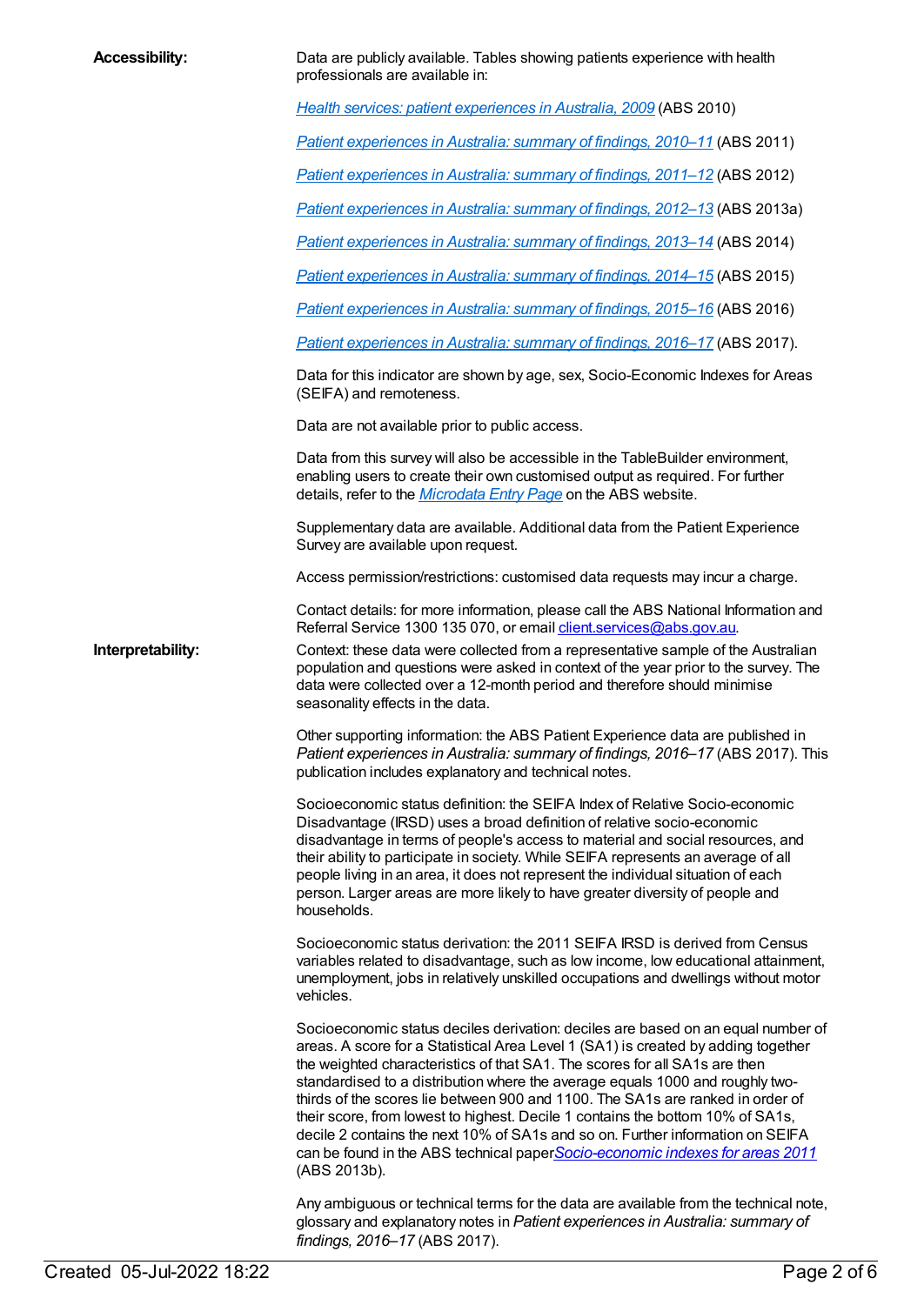Relevance: Level of geography: data are available by state/territory, sex, 2011 SEIFA IRSD and 2011 remoteness (*Major cities, Inner* and *Outer regional, Remote* and *Very remote* Australia).

Data completeness: all data are available for this indicator from this source.

Numerator/denominator source: same data source.

Data for this indicator was collected for all persons in Australia aged 15 years and over, excluding the following people:

- members of the Australian permanent defence forces
- certain diplomatic personnel of overseas governments, customarily excluded from census and estimated population counts
- overseas residents in Australia
- members of non-Australian defence forces (and their dependents)
- people living in non-private dwellings such as hotels, university residences, boarding schools, hospitals, nursing homes, retirement homes, homes for people with disabilities, and prisons
- people living in discrete Indigenous communities.

The 2011–12 iteration of the Patient Experience Survey was the first to include households in *Very remote* areas, (although it still excluded discrete Indigenous communities). The 2016–17 iteration continues to include data from *Very remote* areas. The inclusion of *Very remote* areas will serve to improve the coverage of the estimates, particularly for the Northern Territory. Small differences evident in the Northern Territory estimates between 2010–11 and 2011–12 may in part be due to the inclusion of households in *Very remote* areas.

Data was self-reported for this indicator.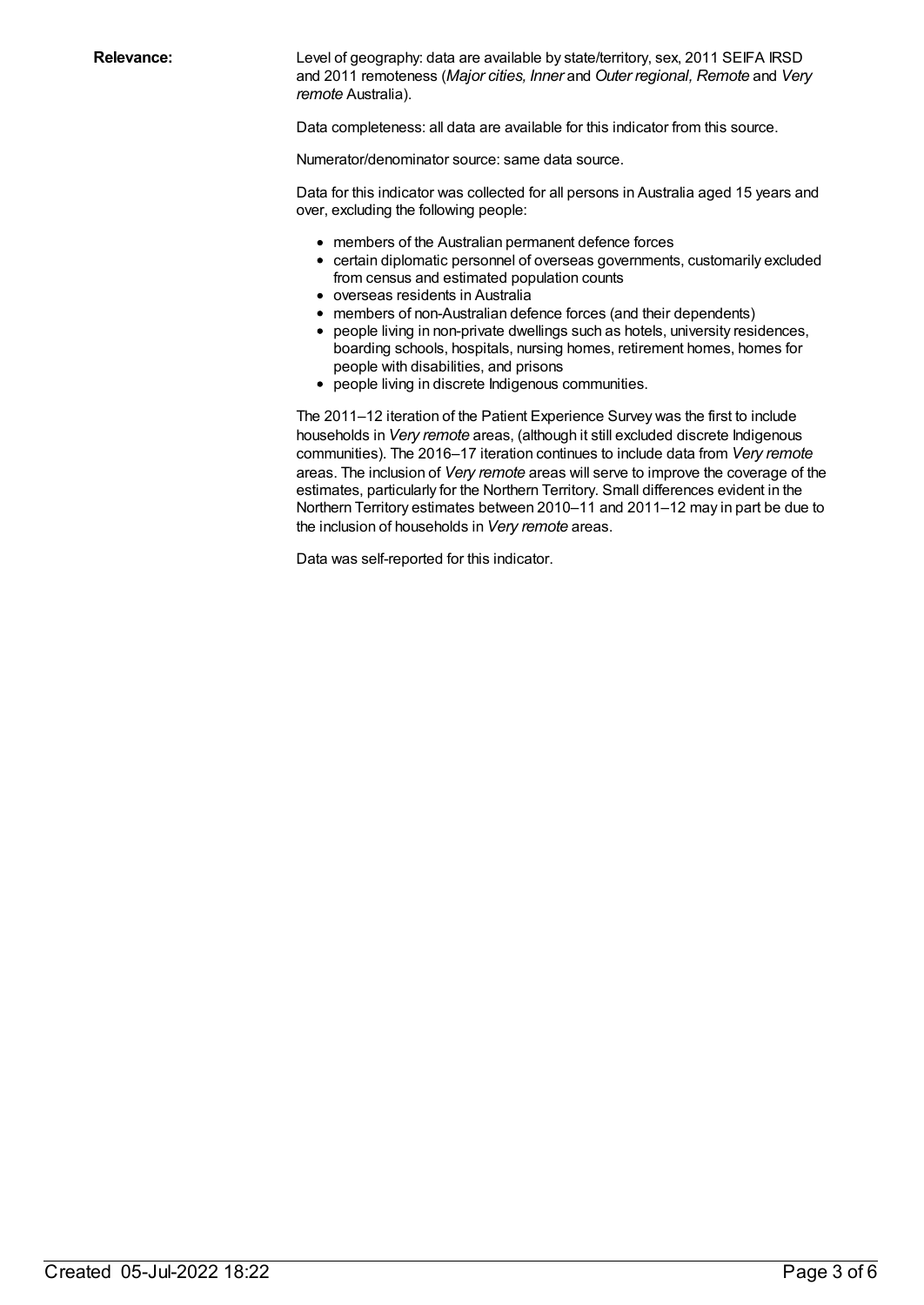**Accuracy:** Method of collection: the data were collected using Computer Assisted Interviewing (CAI, whereby responses were recorded directly onto an electronic questionnaire in a notebook computer, with interviews conducted either face-to-face or over the telephone. The majority of interviews were conducted over the telephone.

> Data adjustments: data were weighted to represent the total 'in-scope' Australian population, and were adjusted to account for confidentiality and non-response.

Sample/collection size: the sample for the 2016–17 Patient Experience Survey was 28,207 fully-responding persons.

Response rate: response rate for the survey was 72.1%.

As data are drawn from a sample survey, the indicator is subject to sampling error, which occurs because a proportion of the population is used to produce estimates that represent the whole population. Estimates should be considered with reference to their corresponding relative standard error (RSE) of estimate and proportions should be considered with reference to their corresponding 95% margin of error (MOE) of proportion. Estimates with an RSE of estimate between 25% and 50% should be used with caution, and estimates with an RSE of estimate over 50% are considered too unreliable for general use. Proportions with an MOE of proportion greater then 10 percentage points indicate that the range in which the true population value is expected is relatively wide.

This indicator generally has acceptable levels of sampling error and provides reliable data for most breakdowns. However, RSE of estimates for some of the breakdowns (i.e. by age and sex) are greater than 25% and should either be used with caution or are considered too unreliable for general use.

The data are self-reported but not attitudinal, as respondents are reporting their experiences of using the health system (in these instances, whether the respondent delayed or did not see a GP or delayed or did not get their prescribed medication due to cost).

Explanatory footnotes are provided for each table.

Confidentiality:

As in 2013–14, 2014–15 and 2015–16, the 2016–17 data have been perturbed. This has been footnoted in the tables. Data from previous cycles (2009 to 2012– 13) have not been perturbed. Perturbation is used to minimise the risk of identifying individuals in aggregate statistics. Perturbation involves a small random adjustment of the statistics and is considered the most satisfactory technique for avoiding the release of identifiable statistics while maximising the range of information that can be released. These adjustments have a negligible impact on the underlying pattern of the statistics.

After perturbation, a given published cell value will be consistent across all tables. However, adding up cell values to derive a total will not necessarily give the same result as published totals.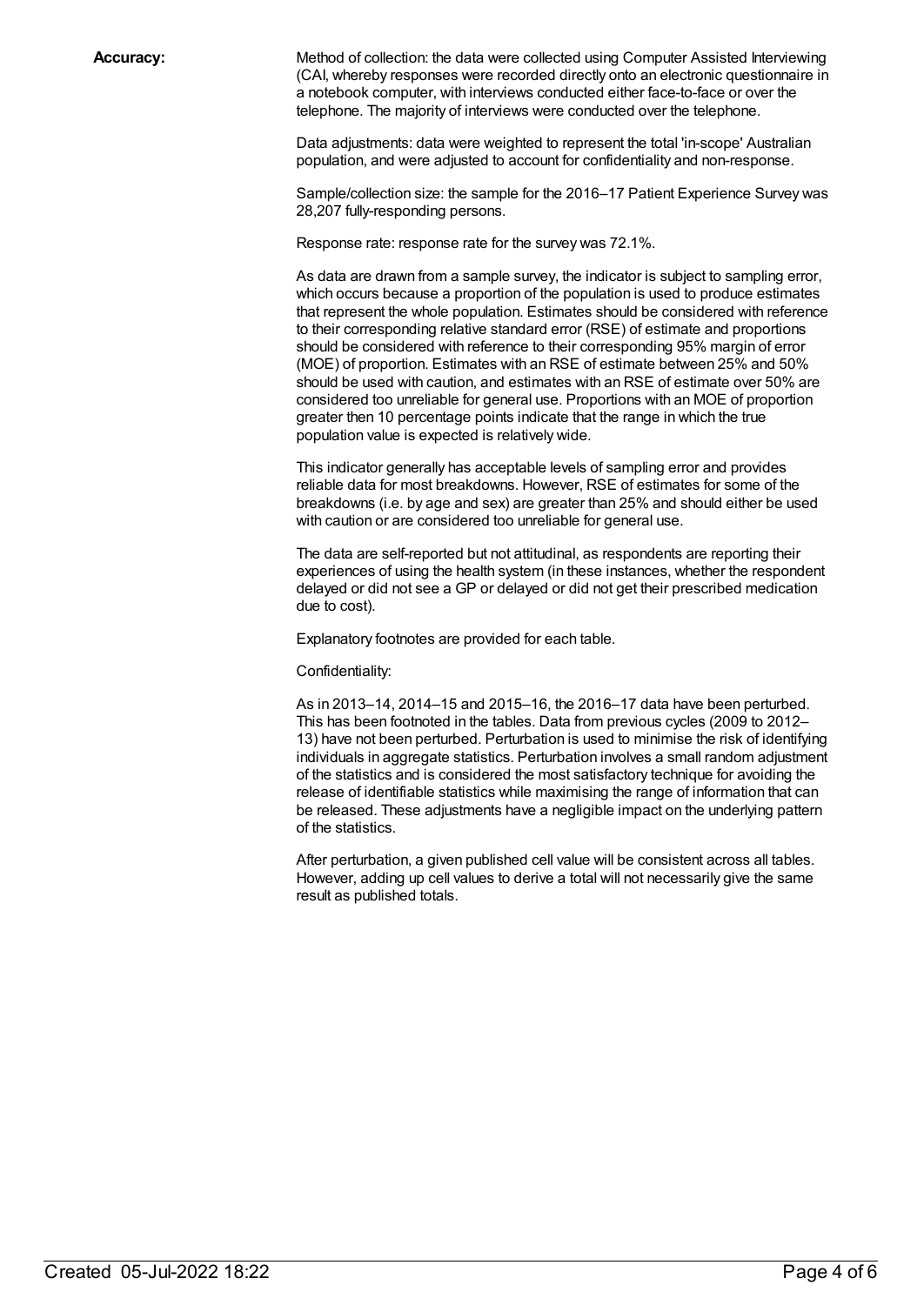**Coherence:** Consistency over time: 2009 was the first year data were collected for this indicator. Questions relating to this indicator were also asked in 2010–11, 2011– 12, 2012–13, 2013–14, 2014–15, 2015–16 and 2016–17.

Time series issues with this indicator are outlined below.

#### **Delayed or did not see GP due to cost:**

2016–17 is comparable to 2015–16, 2014–15, 2013–14 and 2012–13, but not before this (i.e. not comparable to 2011–12, 2010–11 or 2009). While the question wording itself did not change, the position in the survey (i.e. where the question was asked) did change. There has been a noticeable context effect with this change in question ordering. As a result, ABS recommends that this data item is not comparable over time. This has been footnoted in the relevant tables.

#### **Delayed or did not get prescription filled due to cost:**

2016–17 is comparable to 2015–16, 2014–15, 2013–14, 2012–13, 2011–12 and 2010–11, but not before this (i.e. not comparable to 2009). This is due to changes in question wording/sequencing in the Patient Experience Survey. As a result, a time series can be started from 2010–11 onwards. This has been footnoted in the relevant tables.

Numerator/denominator: the numerator and denominator are directly comparable, one being a sub-population of the other.

The numerator and denominator are compiled from a single source.

Jurisdiction estimate calculation: jurisdiction estimates are calculated the same way, although the exclusion of discrete Indigenous communities in the sample will affect the Northern Territory more than it affects other jurisdictions.

Jurisdiction/Australia estimate calculation: all estimates are compiled the same way.

Collections across populations: data are collected the same way across all jurisdictions.

The Patient Experience Survey provides the only national data available for this indicator. At this stage, there are no other comparable data sources.

Due to differences in survey scope, collection methodology and question wording, these data are not comparable to data from the 2012–13 Australian Aboriginal and Torres Strait Islander Health Survey (AATSIHS).

### **Source and reference attributes**